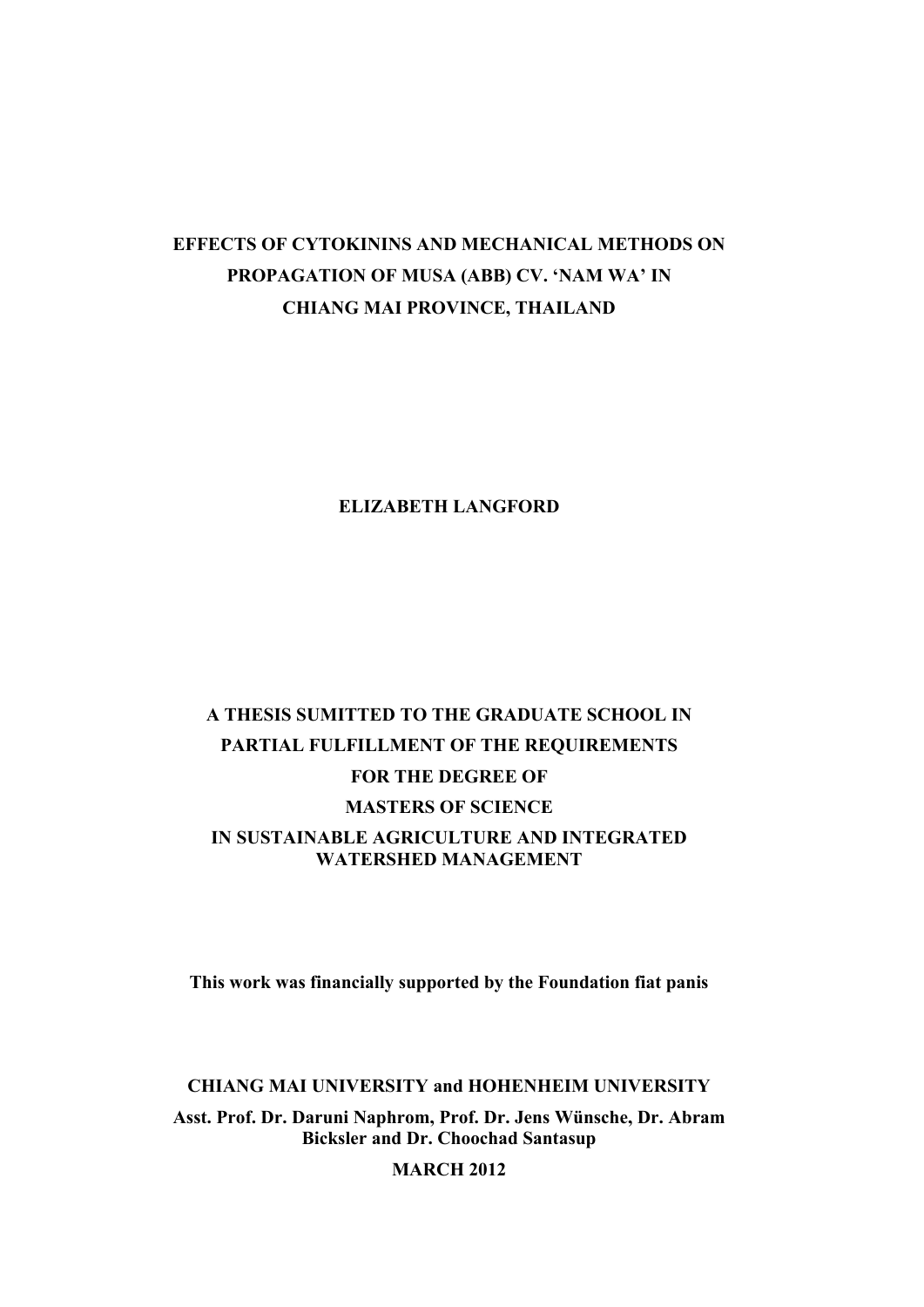| <b>Thesis Title</b>    | Effects of Cytokinins and Mechanical Methods on                   |            |
|------------------------|-------------------------------------------------------------------|------------|
|                        | Propagation of Musa (ABB) cv. 'Nam Wa' in                         |            |
|                        | Chiang Mai Province, Thailand                                     |            |
| <b>Author</b>          | Miss. Elizabeth Langford                                          |            |
| <b>Degree</b>          | Master of Science                                                 |            |
|                        | (Sustainable Agriculture and Integrated Watershed)<br>Management) |            |
| <b>Thesis Advisory</b> | Assoc. Prof. Dr. Daruni Naphrom                                   | Advisor    |
| Committee              | Prof. Dr. Jens Wünsche                                            | Co-advisor |
|                        | Prof. Dr. Choochad Santasup                                       | Co-advisor |
|                        | Dr. Abram Bicksler                                                | Co-advisor |

Bananas are an important commodity in Northern Thailand. In upland areas, bananas are primarily produced for the local market, but used for a wide range of applications, one of the most important being for feeding pigs, an important source of income. However, due to inadequate supply of affordable planting material, farmers are likely to take suckers from their own stock, which typically does not supply adequate numbers. Farmers would benefit from obtaining affordable planting stock through vegetative propagation.

Propagation methods of *Musa* (ABB) cv. 'Kluai Nam Wa' were conducted in greenhouse and field experiments in both lowland and upland areas of Chiang Mai Province, Thailand. In greenhouse experiments, six treatments were conducted in both the dry and rainy seasons, while in field experiments, five treatments were conducted only in the rainy season. The treatments used different methods of mechanical injury or application of benzylaminopurine (BA). Measurements were